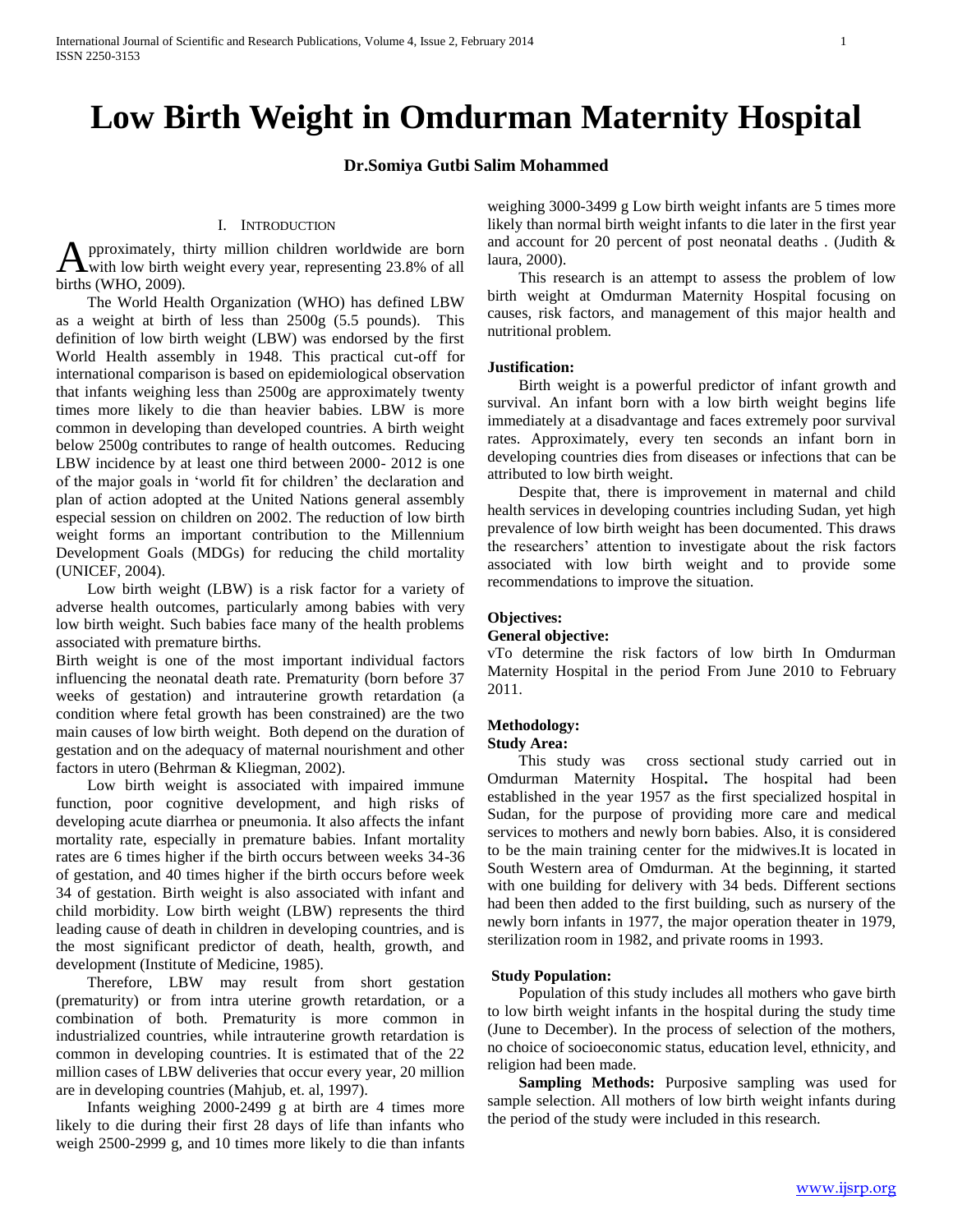**Sample Size:**One hundred and fifty low birth weight babies were included with their mothers in this study. All the available children who show criteria of admission were included in this study.

 **Methods of Data Collection:** Two methods of data collection were used in this study:

1/ Questionnaire (appendix-1): Interview following structural questions which included:

- A- Information about socio demographic variables.
- B- Medical and obstetric information.
- C- Life style factors.
- D- Food Frequency data.

2/ Anthropometric measurements include:

- A- Height of the mothers.
- B- Weight of the mothers.

C- Weight of the babies.

# **3.9. Method of Data Analysis:**

 Statistical analyses were performed using Statistical Package for Social Sciences (SPSS) version 12 program. Descriptive analyses were performed including frequencies of all variables and percentages and chi-square test to determine the relationship between birth outcomes and certain maternal, fetal and socio- demographic factors. A statistical significance was set at P value  $< 0.05$ .

#### II. RESULTS AND DISCUSSION

#### **Table (1) Age of the respondents:**

| Maternal age    | <b>Frequency</b>    | Percentage |
|-----------------|---------------------|------------|
| $<$ 20 years    | $\mathcal{L}$<br>31 | 20.7%      |
| $20-30$ years   | 92                  | 61.3%      |
| $31 - 40$ years | 24                  | 16.0%      |
| $>40$ years     |                     | 2.0%       |
| <b>Total</b>    | 150                 | 100.0%     |

### **Table (2) Weight of new born and maternal age:**

| Weigh of new born                                          |                |               |            |               |                |               |            |               |
|------------------------------------------------------------|----------------|---------------|------------|---------------|----------------|---------------|------------|---------------|
| <b>Maternal age</b>                                        | $<$ 1 kg       |               | $1-1.4$ kg |               | $1.5 - 1.9$ kg |               | $2-2.4$ kg |               |
|                                                            |                | $\frac{6}{9}$ | F          | $\frac{6}{9}$ | F              | $\frac{0}{0}$ |            | $\frac{0}{0}$ |
| $<$ 20 years                                               | 3              | 11.5%         | 19         | 28.4%         | 6              | 17.6%         |            | 13.0%         |
| $20-30$ years                                              | 18             | 69.2%         | 40         | 59.7%         | 20             | 58.8%         | 14         | 60.9%         |
| $31 - 40$ years                                            | 5              | 19.2%         |            | 10.4%         | ⇁              | 20.6%         | 5          | 21.7%         |
| $>40$ years                                                | $\overline{0}$ | 0.0%          |            | 1.5%          |                | 2.9%          |            | 4.3%          |
| <b>Total</b><br>$\mathbf{r}$ $\mathbf{r}$<br>$\sim$ $\sim$ | 26             | 100.0%        | 67         | 100.0%        | 34             | 100.0%        | 23         | 100.0%        |

**P value=0.1**

 Table (1) shows that, the majority of the respondents (61.3%) where in the age group between 20-30 years, and only (2.0%) of them their ages were more than 40 years. No significant correlation was found between weight of new born and maternal age  $(p=0.1)$ . It was observed that, low birth weight was more prevalent among the mothers of age group between 2030 years. The present study is not in line with previous studies which proved that pregnancy of mothers of less than 20 years have increased risk of low birth weight infants. On the other hand, the risk of preterm birth is shown to increase as maternal age increases above 30 years compared to 25-29 years old (Miller, et. al, 1996).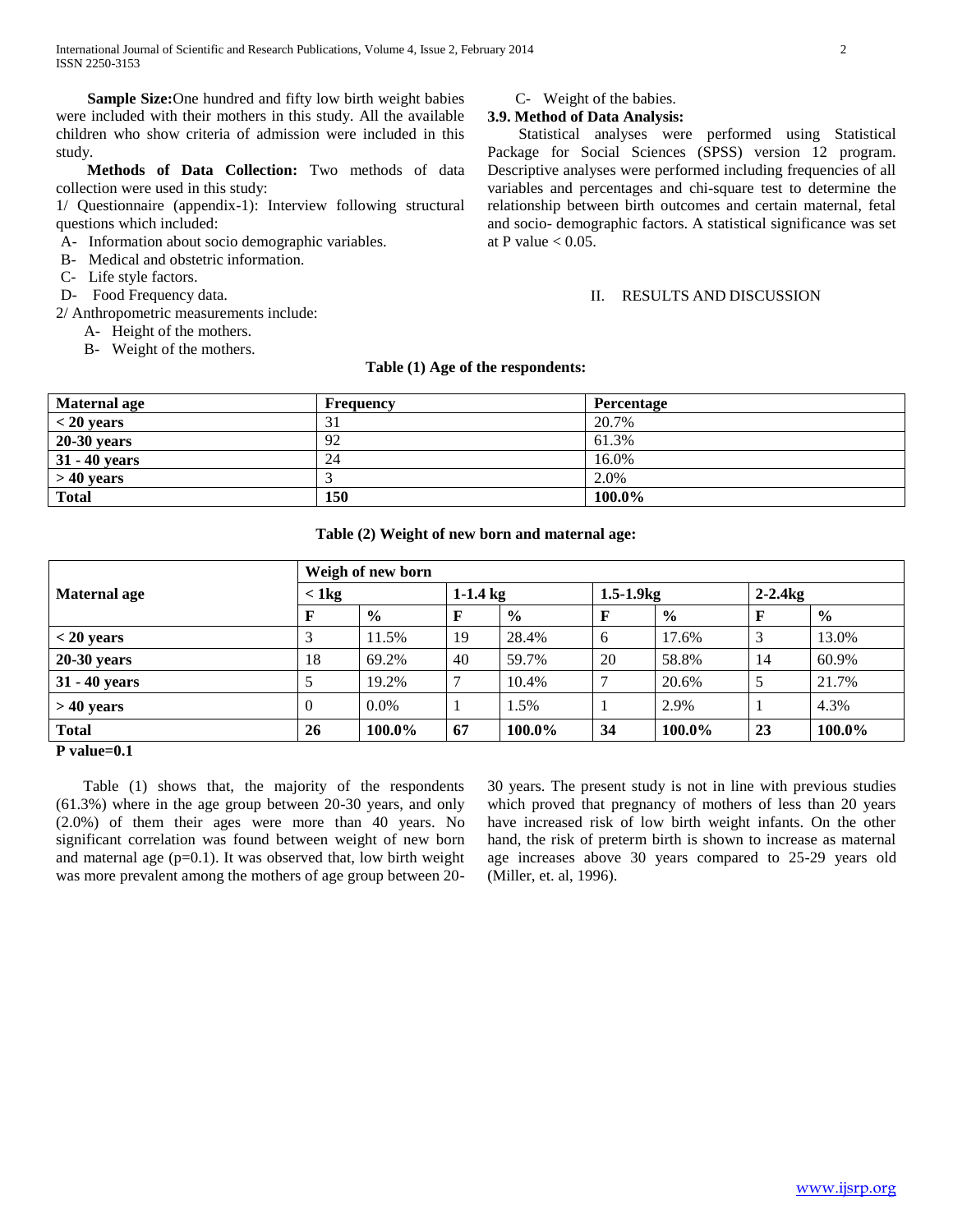

**Figure (1) Mothers original place**

 The above figure shows that, the highest percentage of the mothers came from Western Sudan (34.7%), (20.7%) of the mothers were from Central Sudan,(18.7%) belonged to the Northern regions, (12.7%) came from the Eastern of Sudan, and the others (12.0%) of them came from the Southern part of Sudan. It was observed that, the lowest percentage of the mothers was found among the foreigners who came from the neighboring countries (1.3%).This result reflected that,

LBW problem was common in all parts of Sudan.

| Occupation                 | <b>Respondents</b> | frequency | percentage |
|----------------------------|--------------------|-----------|------------|
|                            | Housewife          | 127       | 84.7%      |
|                            | Student            |           | 6.0%       |
| Mother's occupation        | Professional       | 10        | 6.7%       |
|                            | Labor              | 4         | 2.7%       |
|                            | <b>Total</b>       | 150       | 100.0%     |
|                            | Laborer            | 93        | 62.0%      |
| <b>Father's occupation</b> | Free business      | 40        | 26.7%      |
|                            | Professional       | 11        | 7.3%       |
|                            | Merchant           | 6         | 4.0%       |
|                            | <b>Total</b>       | 150       | 100.0%     |

# **Table (3) Occupation of mother and father:**

 As shown in Table (3), the majority of the studied women were found to be housewives (84.7%), and only (2.0%) of them were laborers. Regarding their husbands, (62.0 %) of them were laborers, while only (4.0%) were merchants. Duration of work, type of work, and workplace activities are important factors related to pregnancy. Many attempts have been made to explain the effects of work on pregnancy outcomes. Some women continue to hide their pregnancy due to fear of losing their job and even continue to perform hard activities in addition to their domestic responsibilities. Stress associated with prolonged strenuous work may initiate labor (Simpson, 1993).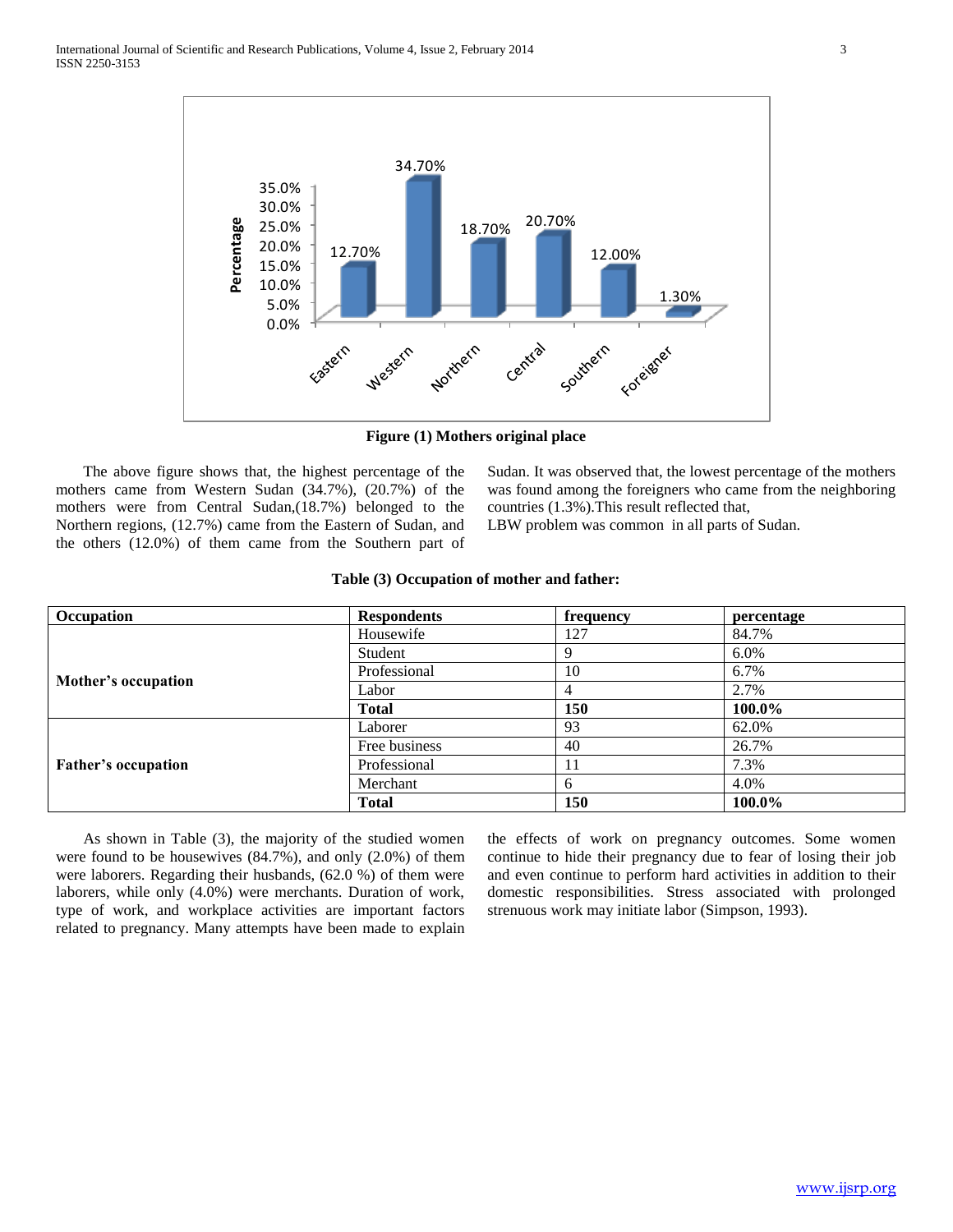

**Figure (2) Educational level of mothers and fathers**

Figure  $(2)$  shows that, $(38.7%)$  and  $(25.3%)$  of the mothers and fathers in the present study had primary level of education,only ( 2.0%) of the fathers had postgraduate studies while (10.7%)of them were illiterate.One of the risk factors for giving birth to a LBW neonate is the mother's level of education.. Currie & Moretti, (2003) found that one year of maternal education reduces both the probabilities of low birth weight and premature birth by 1 percentage point.Another study

found that, mother's education had a significant independent effect on birth weight, with literate mothers having bigger babies than the illiterates, on average. However, it is also possible that the effect of education on birth weight is, to some extent, a reflection of other influences such as maternal nutrition which can also be enhanced by better income opportunities for educated mothers or couples (Oni, 1986).

#### **Table (4) Age of menarche**:

| <b>Age of Menarche</b> | <b>Frequency</b>              | <b>Percentage</b> |
|------------------------|-------------------------------|-------------------|
| $10-13$ vears          | $\overline{\phantom{a}}$<br>∼ | 48.0%             |
| $14-17$ vears          | 78                            | 52.0%             |
| <b>Total</b>           | 150                           | 100.0%            |

 Regarding age of menarche, table (4.4) shows that (52.0%) of mothers' menarche age ranged between 14- 17 years, while (48.0%) of them ranged between 10- 13 years. In literature, Coall

(2003) found that women who had early menarche were more likely to produce LBW babies.

# **Birth interval Percentage Percentage Percentage Less than one year** 79 52.7% **1-2 years** 38 25.3% **2.1-3 years** 20 13.3% **More than 3 years** 13 8.7% **Total 150 100.0%**

**Table (5) Birth interval:**

 Regarding birth interval, table (4.5) reveals that more than half of the infants' mothers had pregnancy intervals of less than one year (52.7%), (25.3%) had pregnancy intervals between 1-2 years, (13.3%) between 2.1-3 years, and (6.7%) of the subject mothers reported for more than 3 years' birth intervals.The small inter-pregnancy interval between the birth of one child and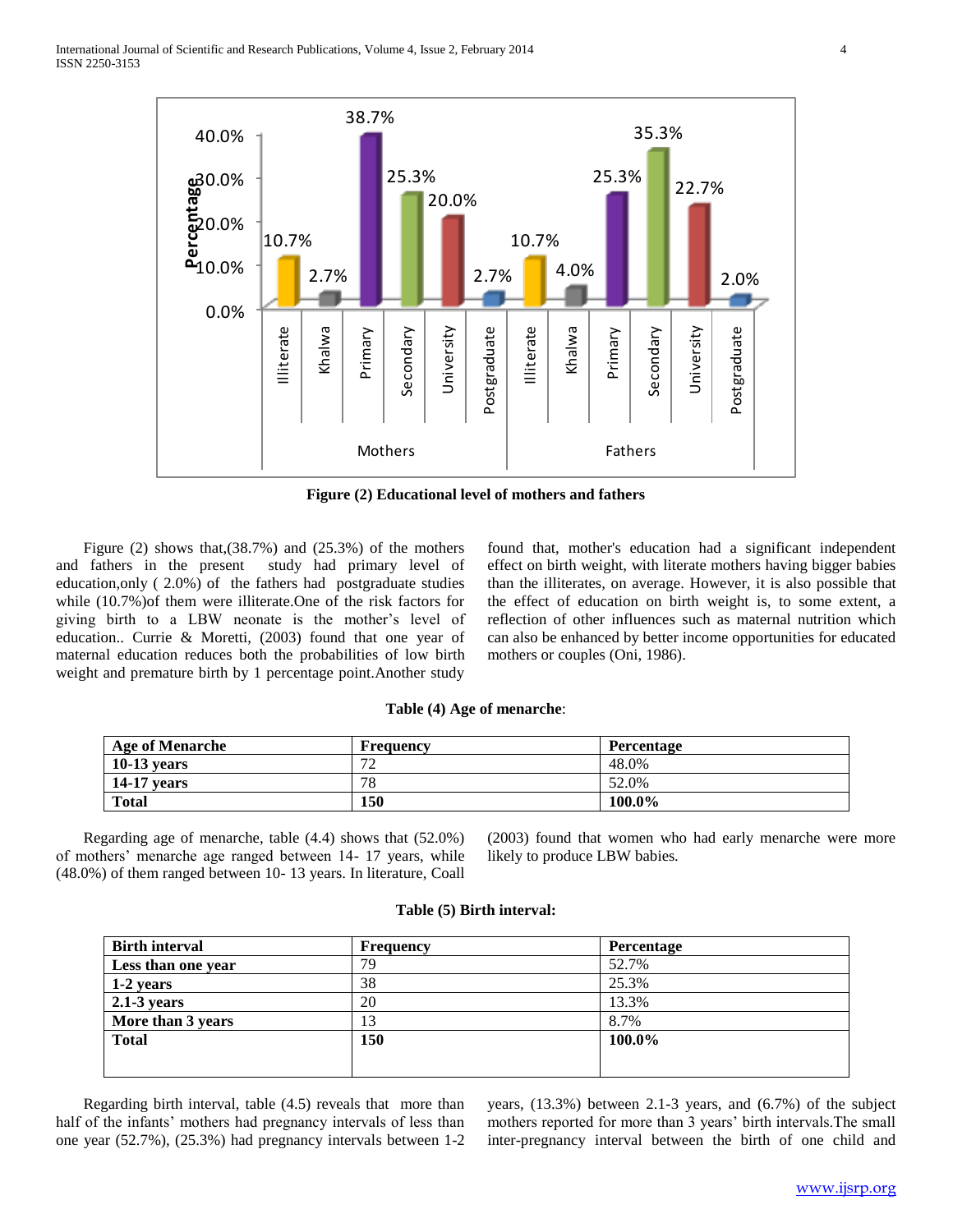conception of the next appears to be one of the factors associated with preterm birth (less than 37 weeks), low birth weight (less than 2500 g), and growth restriction [\(Bujold & Gauthier,](http://www.uptodate.com/contents/interpregnancy-interval-and-pregnancy-outcome/abstract/22) 2010). The present study findings are similar to researchers findings which revealed that infants born to women who conceived less than six months after [giving birth](http://www.webmd.com/baby/guide/delivery-methods) had a 40% increased risk for

being born prematurely and a 61% increased risk of low birth weight, compared with infants born to mothers who waited 18 months to 2 years between pregnancies. The analysis suggests that better pregnancy spacing could have a dramatic impact on neonatal complications and deaths.



#### ■ Yes ■ Not at all ■ Not regular

#### **Figure (3) Regular visits to antenatal care unit**

 Figure (3) shows that, the majority of the women in this study (80.7%) had regularly visited antenatal care units and only (8.6%) did not. The rest (10.7%) of the mothers had irregular visits to the antenatal care during the period of pregnancy. Despite that, the LBW was found to be high among mothers who had been regularly visited the antenatal care units, which means

that they did not receive high quality care. An important reduction in the incidence of low births could be expected if women could attend an adequate number of antenatal care visits. This confirmed by study proved that women with optimal antenatal care and prefect care during their pregnancies have babies with normal birth weights (Mbuagbaw & Gofin, 2010).

| <b>Hemoglobin</b> (Hb) | Frequency | Percentage |
|------------------------|-----------|------------|
| <b>Unknown</b>         |           | 3.3%       |
| $< 50\%$               | 14        | 9.3%       |
| 50-70%                 | 48        | 32.0%      |
| 71-80%                 | 71        | 47.3%      |
| $> 80\%$               | 12        | 8.0%       |
| <b>Total</b>           | 150       | 100.0%     |

# **Table (6) Level of hemoglobin during pregnancy:**

 Table (6)showed that, (47.3%) of the respondents had hemoglobin level ranged between (71-80%), (32%) had hemoglobin level ranged between (50-70%), (3.3%) their level was less than (50%) while only (8.0%) of the respondents had hemoglobin level of more than (80%). In this study, it seems that the hemoglobin level has no great effect on the maternal

outcomes. Despite that the majority of mothers their blood level is high but still they delivered LBW. This result differs from study demonstrated that, mothers who delivered preterm LBW babies had significantly lower hemoglobin levels at delivery when compared with those who had normal birth weight deliveries (Lawoyin, 1997).

#### **Table (7) Bleeding during current pregnancy:**

| rane.<br>011<br><u>z</u> during pregnancy<br>. bleeding<br>\ime of | F requency | Percentage |
|--------------------------------------------------------------------|------------|------------|
| $\sim$<br>trimester<br>- 91                                        |            | 4.0%       |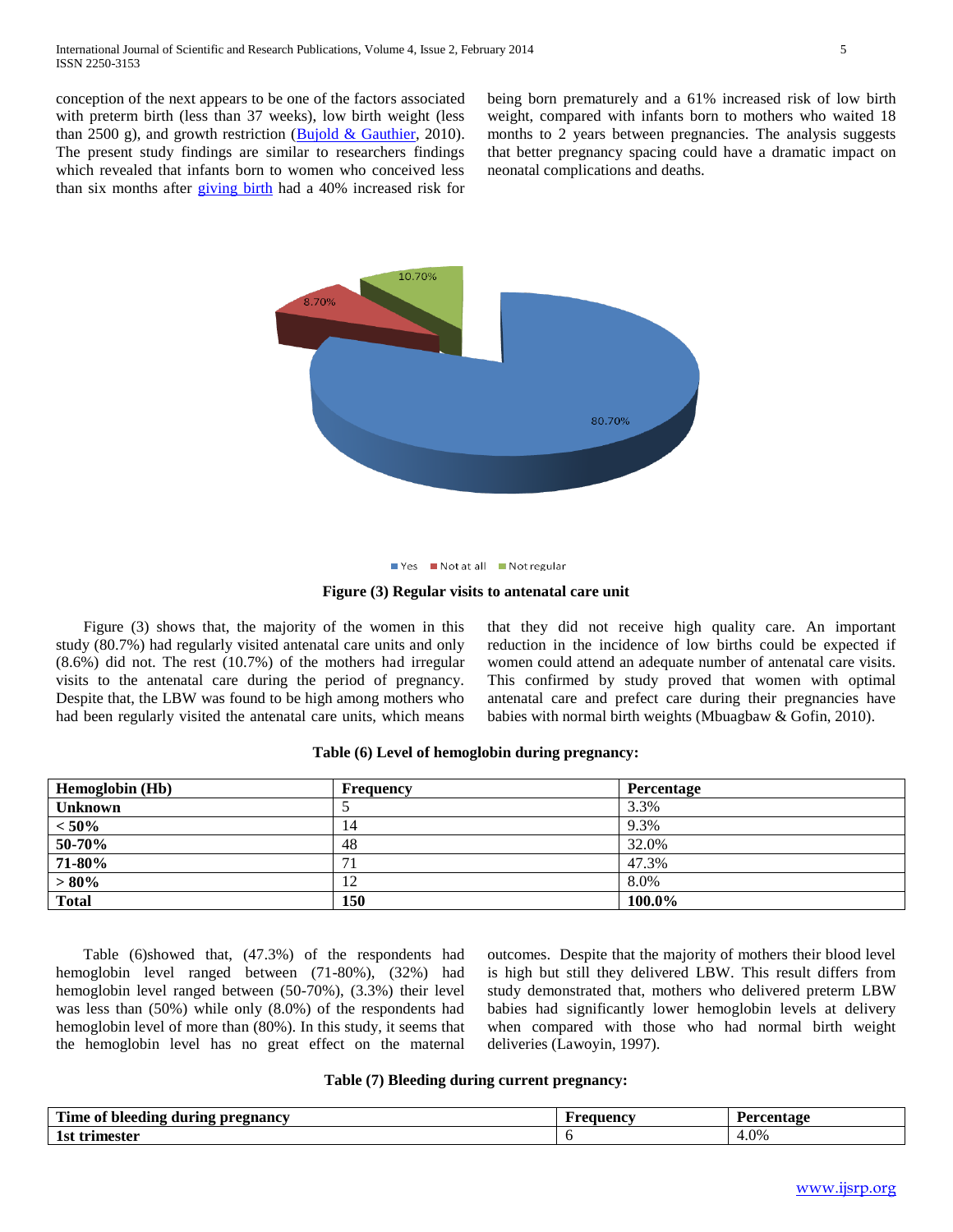| 2nd trimester | 10  | 6.7%   |
|---------------|-----|--------|
| 3rd trimester | 10  | 6.7%   |
| No bleeding   | 124 | 82.7%  |
| <b>Total</b>  | 150 | 100.0% |

### **Table (8) Correlation of weight of newborn and bleeding during pregnancy:**

|                                   | Weigh of new born |               |              |               |              |                  |          |               |
|-----------------------------------|-------------------|---------------|--------------|---------------|--------------|------------------|----------|---------------|
| Time of bleeding during pregnancy | $<$ 1 kg          |               |              | $1 - 1.4$ kg  |              | $1.5 - 1.9$ $kg$ |          | $2-2.4$ kg    |
|                                   | F                 | $\frac{6}{6}$ | F            | $\frac{0}{0}$ | $\mathbf{F}$ | $\frac{6}{6}$    |          | $\frac{6}{9}$ |
| 1st trimester                     | v                 | $0.0\%$       | <sub>6</sub> | 9.0%          | $\theta$     | $0.0\%$          | 0        | $0.0\%$       |
| 2nd trimester                     | U                 | $0.0\%$       | 8            | 11.9%         | $\theta$     | $0.0\%$          | ∠        | 8.7%          |
| 3rd trimester                     |                   | 7.7%          | 8            | 11.9%         | $\Omega$     | $0.0\%$          | $\theta$ | $0.0\%$       |
| No bleeding                       | 24                | 92.3%         | 45           | 67.2%         | 34           | 100%             | 21       | 91.3%         |
| <b>Total</b>                      | 26                | 100.0%        | 67           | 100.0%        | 34           | 100.0%           | 23       | 100.0%        |
| P value= $0.4$                    |                   |               |              |               |              |                  |          |               |

 Table (7) explained that, the majority of the respondents did not experience bleeding during pregnancy (82.7%), (6.7%) experienced bleeding both at  $2<sup>nd</sup>$  or  $3<sup>rd</sup>$  trimesters while (4.0%) have experienced bleeding during the first semester. In table (4.8), no significant correlation was found between weight of newborn and the occurrence of bleeding during pregnancy (P

value= 0.4). The present study was different from previous studies which revealed that, vaginal bleeding occurs in (20% to 30%) of confirmed pregnancies during the first 20 week of gestation and associated with other adverse pregnancy outcomes such as low birth weight, preterm birth, stillbirth, and prenatal death (Phillip, 2009).

#### **Table (4.9) Uterus diseases:**

| Diseases of the uterus cervix | Frequency | Percentage |
|-------------------------------|-----------|------------|
| Yes                           | 30        | 20.0%      |
| N <sub>0</sub>                | 120       | 80.0%      |
| <b>Total</b>                  | 150       | 100.0%     |

#### **Table (10) Previous preterm labor:**

| <b>Previous preterm</b> | Frequency | <b>Percentage</b> |
|-------------------------|-----------|-------------------|
| Yes                     | -42       | 28.0%             |
| N <sub>0</sub>          | 108       | 72.0%             |
| <b>Total</b>            | 150       | $100.0\%$         |

 The majority of the mothers (80.0%) as shown in table (4.9) had no abnormalities in uterus and cervix, only 20.0% showed uterus and cervix abnormalities. Table (4.10) explained that, previous preterm labor was found among (28.0%) of the respondents. Pervious study found that diseases in the uterus and cervix were associated with a higher incidence of preterm births (Ramsay & Goldenberg, 2001).

#### **Table (11) Gestational age:**

| <b>Gestational age</b> | <b>Frequency</b> | Percent |
|------------------------|------------------|---------|
| $<$ 37 weeks           | 90               | 60.0%   |
| 37 - 42 weeks          | 54               | 36.0%   |
| $>$ 42 weeks           |                  | 4.0%    |
| <b>Total</b>           | 150              | 100%    |

 Table (11) shows that, most of the infants were born before 37 weeks of gestational age (60%), (36%) of them between 37- 42 weeks of gestation while only (4.0%) of them were born after 42 weeks of gestation. Study by Mansour, et. al, (2002) found

that, infants who were born before 37 weeks of gestational age were 16 times at higher risk of having low birth weight than babies who were born at 37-42 weeks of gestation.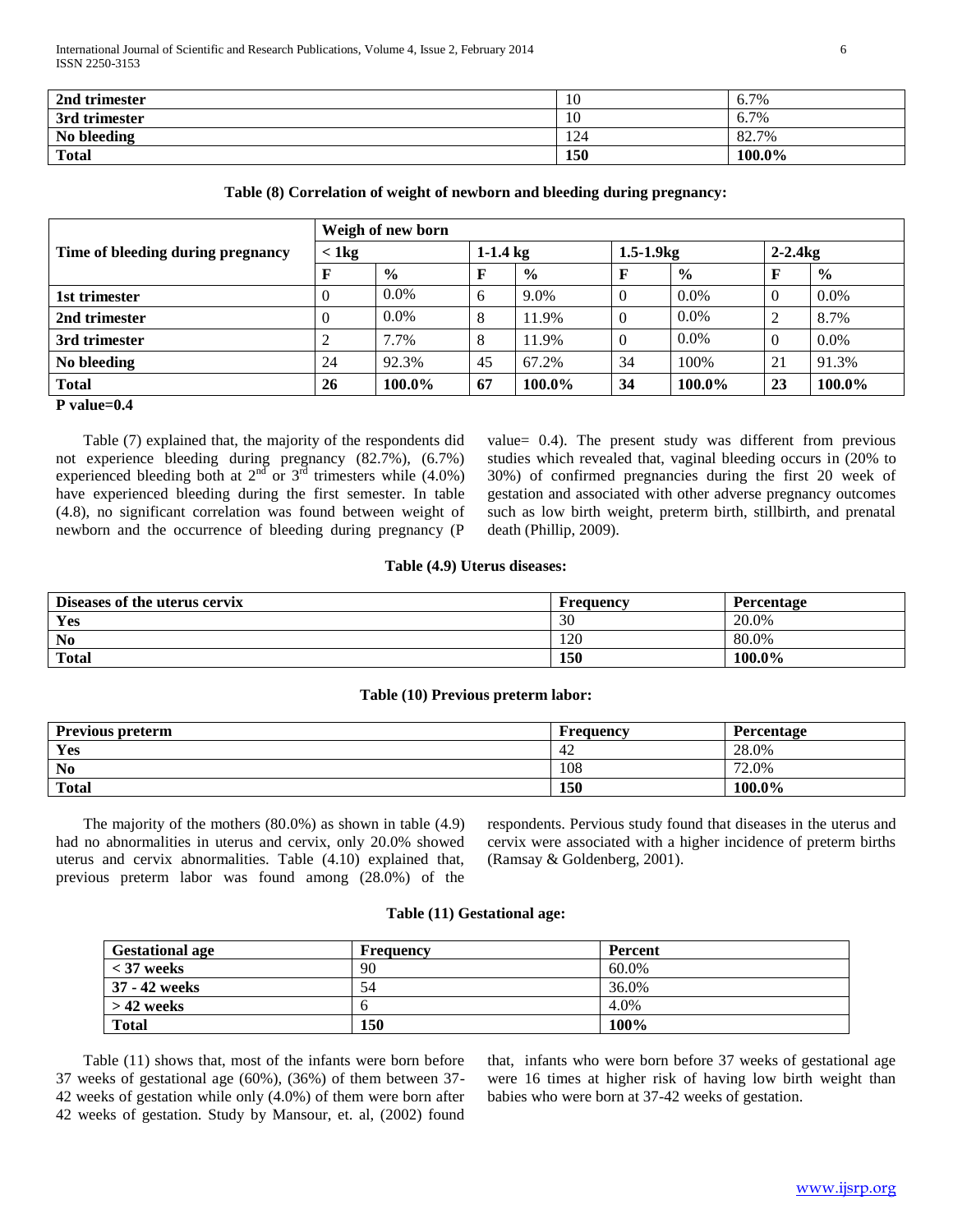| Diseases associated with low birth weight | Frequency  | Percentage |
|-------------------------------------------|------------|------------|
| <b>None</b>                               | 84         | 56.0%      |
| Preeclampsia                              |            | 1.3%       |
| <b>Hypertension</b>                       | 23         | 15.3%      |
| <b>Urinary tract infections</b>           | 21         | 14.0%      |
| Anemia                                    |            | 5.3%       |
| <b>Malaria</b>                            | 12         | 8.0%       |
| <b>Total</b>                              | <b>150</b> | 100.0%     |

#### **Table (12) Diseases associated with low birth weight:**

|                                           | Weigh of new born |               |            |               |                  |               |                |               |  |
|-------------------------------------------|-------------------|---------------|------------|---------------|------------------|---------------|----------------|---------------|--|
| Diseases associated with low birth weight | $<$ 1 kg          |               | $1-1.4$ kg |               | $1.5 - 1.9$ $kg$ |               | $2 - 2.4$ kg   |               |  |
|                                           | F                 | $\frac{6}{9}$ | F          | $\frac{6}{9}$ | F                | $\frac{0}{0}$ | F              | $\frac{6}{9}$ |  |
| <b>None</b>                               | 16                | 61.5%         | 30         | 44.8%         | 24               | 70.6%         | 14             | 60.9%         |  |
| Preeclampsia                              | $\Omega$          | $0.0\%$       | ↑          | 3.0%          | $\theta$         | $0.0\%$       | $\Omega$       | $0.0\%$       |  |
| <b>Hypertension</b>                       | 6                 | 23.1%         | 12         | 17.9%         | $\Omega$         | $0.0\%$       | 5              | 21.7%         |  |
| <b>UTIs</b>                               | $\overline{4}$    | 15.4%         | 11         | 16.4%         | 6                | 17.6%         | $\Omega$       | $0.0\%$       |  |
| Anemia                                    | $\Omega$          | $0.0\%$       | 6          | 9%            | $\Omega$         | $0.0\%$       | 2              | 8.7%          |  |
| <b>Malaria</b>                            | $\Omega$          | $0.0\%$       | 6          | 9%            | $\overline{4}$   | 11.8%         | $\overline{c}$ | 8.7%          |  |
| <b>Total</b>                              | 26                | 100.0%        | 67         | 100.0%        | 34               | 100.0%        | 23             | 100.0%        |  |

#### **Table (13) Weight of newborn and diseases associated with LBW babies:**

# **P value=0.02**

 In table (12), the most common diseases among the mothers in the present study were hypertension (15.3%), UTIs (14.0%), malaria (8.0%) and anemia (5.3%). Table (4.13) also shows the significant correlation was found between weight of new born and diseases prevalent among their mothers (p value=0.02).These diseases stated in many previous studies as determinants of low birth weight babies. In the present study prevalence of low birth weight were more among hypertensive mothers and mothers with urinary tract infections. The finding is in line with the previous studies which revealed that, pregnant women with urinary tract infections had more low birth weight babies than pregnant women without urinary tract infections (Uncu, et. al, 2002).

 High blood pressure during pregnancy is at higher risk of having a low birth weight infant, when compared to normal blood pressure during pregnancy. Moreover, infants who were born to mothers with preeclampsia had weights less than infant were born to the mothers without preeclampsia. This diagnosed when the mother have high blood pressure, positive protein in urine and edema (Mansour, et. al, 2002).

 Regarding anemia, as stated in the literature, maternal anemia diagnosed prior to mid pregnancy has been associated with increased risk of preterm delivery (Scholl & Reially, 2000).

 For malaria, results of many studies stated that malaria in pregnant women is a major determinant of low birth weight (Onis, 2001).

#### **Table (14) Drugs taken during pregnancy:**

| Drugs taken during pregnancy | Frequency | <b>Percentage</b> |
|------------------------------|-----------|-------------------|
| <b>None</b>                  | O         | 4.0%              |
| <b>Folic acid</b>            | 100       | 66.7%             |
| <b>Aspirin</b>               | O         | 4.0%              |
| <b>Antibiotics</b>           | 19        | 12.7%             |
| <b>Vitamins</b>              | 19        | 12.7%             |
| <b>Total</b>                 | 150       | 100.0%            |

|  |  | Table (15) Weight of newborn and drugs taken during pregnancy: |
|--|--|----------------------------------------------------------------|
|  |  |                                                                |

|                              |          | Weigh of new born |            |               |                |               |              |               |  |
|------------------------------|----------|-------------------|------------|---------------|----------------|---------------|--------------|---------------|--|
|                              | $< 1$ kg |                   | $1-1.4$ kg |               | $1.5 - 1.9$ kg |               | $2 - 2.4$ kg |               |  |
| Drugs taken during pregnancy |          | $\frac{0}{0}$     |            | $\frac{0}{0}$ |                | $\frac{0}{0}$ |              | $\frac{6}{6}$ |  |
| <b>None</b>                  |          | $0.0\%$           |            | 3.0%          |                | 11.8%         |              | $0.0\%$       |  |
| <b>Folic acid</b>            | 19       | 73.1%             | -47        | 70.1%         | 24             | 70.6%         | 10           | 43.5%         |  |
| <b>Aspirin</b>               |          | 0.0%              |            | 9.0%          |                | .0%           |              | $0.0\%$       |  |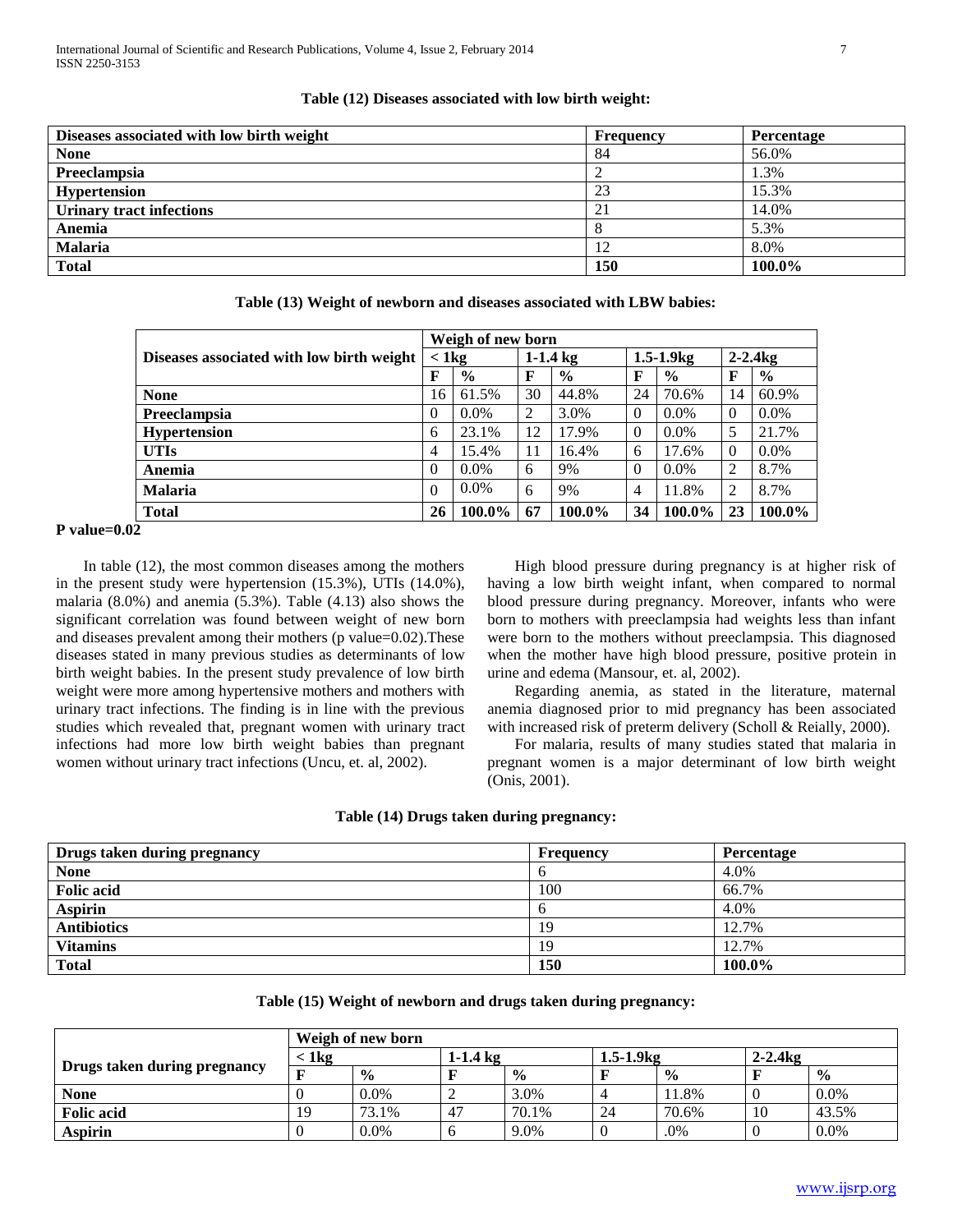International Journal of Scientific and Research Publications, Volume 4, Issue 2, February 2014 8 ISSN 2250-3153

| <b>Antibiotics</b> |    | $.1.5\%$                          |    | 1.9%    |      | 1.8% |                    | 1 <sub>7</sub><br>.4% |
|--------------------|----|-----------------------------------|----|---------|------|------|--------------------|-----------------------|
| <b>Vitamins</b>    |    | $\overline{\phantom{0}}$<br>15.4% |    | $0.0\%$ |      | 5.9% |                    | 39.1%                 |
| <b>Total</b>       | 26 | 100%                              | 67 | 100%    | - 34 | 100% | $2^{\circ}$<br>لەك | 100%                  |

**P value=0.002**

 Table (14) shows that, (96.0%) of the mothers had taken drugs during pregnancy such as folic acids (66.7%), antibiotics (12.7%), vitamins (12.7%), and aspirin (4.0%), while only (4.0%) of them did not use any type of drugs. In table (4.15), significant correlation was found between the use of drugs during pregnancy and weight of new born (p=0.002).A study had shown that, uses of iron and folic acid supplements appeared to affect birth weight. Mothers who took supplements appeared to have low percentage of LBW babies. While the use of certain

medications such as antibiotics and aspirin by the mother during pregnancy was associated with having a LBW baby, the association being statistically significant (Kramer, 1991). In this study more than three quarters of the studied mothers had been used to take vitamins and minerals supplements (79.4%) needed during pregnancy. Poor socioeconomic status of families and unavailability and inaccessibility of antenatal care services could be blamed to cause this result.





 In figure (4), the present study demonstrated that (68.7%) of the mothers had single outcome, (27.3%) had twins whereas only (4.0%) had triplets outcome. The risk of giving birth to a LBW infant increased significantly in multiple gestations as stated in many studies. Multiple pregnancies [\(twins,](http://en.wikipedia.org/wiki/Twins) triplets, etc.) are

significant factors in preterm births. Study by Gardener, et.al, (1995) found that, (54%) of twins were delivered preterm versus (9.6%) of singleton births. Triplets and more are even more endangered.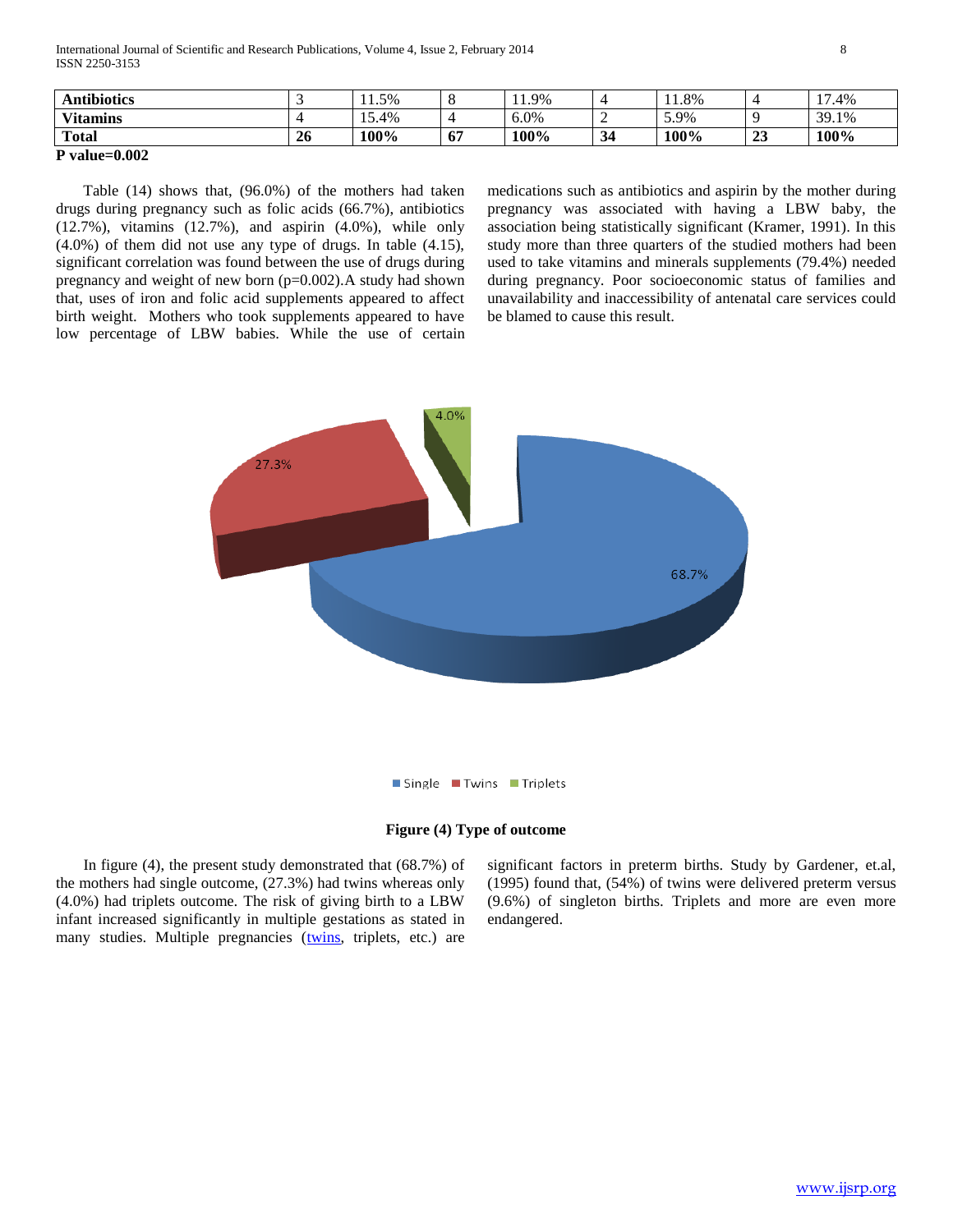

Prima gravida 2 to 4  $\blacktriangleright$  4

#### **Figure (5) Number of deliveries**

 The above figure demonstrates that, half of the mothers were multigravid with 2-4 children and (12.0%) of them have more than four children. (38.0%) of the studied mothers were primagravid. The present study was similar to study revealed

that, prima gravid mothers were comparatively at lower risk of delivering LBW babies (18.4%) as compared to multi-gravid mothers (28.9%) (Sharma*,* et.al, 2009).

#### **Table (16) Weight of newborn:**

| Weight of new born | <b>Frequency</b> | Percentage |
|--------------------|------------------|------------|
| $<$ 1 kg           | 26               | 17.3%      |
| $1-1.4$ kg         | 67               | 44.7%      |
| $1.5 - 1.9$ kg     | 34               | 22.7%      |
| $2-2.4$ kg         | 23               | 15.3%      |
| <b>Total</b>       | 150              | 100.0%     |

Regarding birth weight of new born, table (4.16) demonstrated that (44.7%) of the new born weight ranged between 1-1.4 kg, (22.7%) their weight ranged between 1.5-1.9 kg, and (15.3%) ranged between 2 -2.4 kg.

# **Table (17) Type of delivery:**

| <b>Type of delivery</b> | <b>Frequency</b>         | Percentage |
|-------------------------|--------------------------|------------|
| <b>Normal</b>           | $\overline{\phantom{a}}$ | 51.3%      |
| Cesarean                | 72<br>◡                  | 48.7%      |
| <b>Total</b>            | 150                      | 100.0%     |

 Table (17) found that, nearly half of the mothers delivered through cesarean section (48.7%).The chance of the baby and his mother survival may increase through cesarean section. A survival advantage observed among very low birth weight infants delivered through cesarean section independent of a number of maternal medical and labor complications, and demographic risk factors (Malloy, 2008).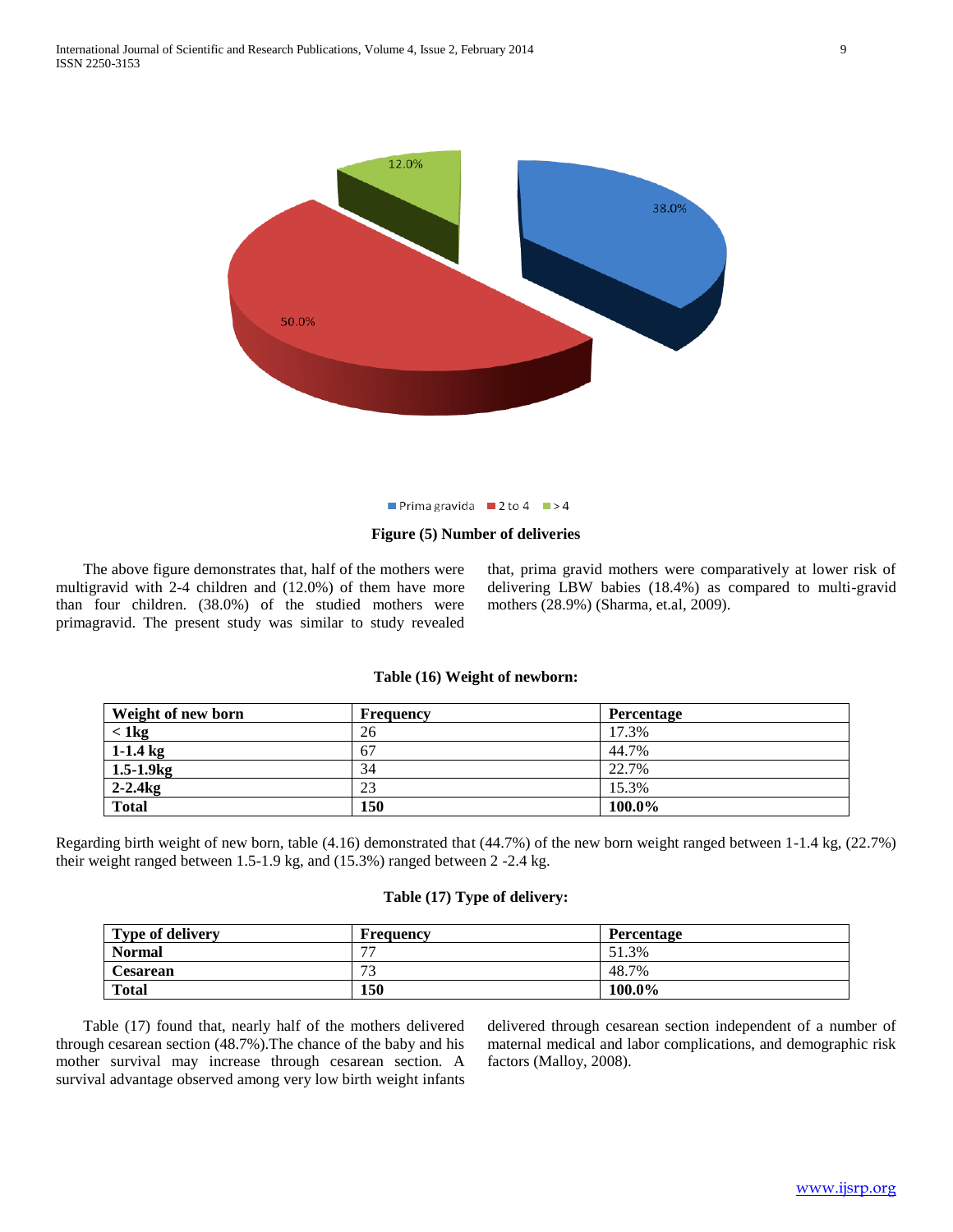# **Table (18) Mothers' weight (in kg):**

| Mother's weight(in kg) | <b>Frequency</b> | <b>Percentage</b> |
|------------------------|------------------|-------------------|
| < 50                   | 18               | 12.0%             |
| 50-60                  | 46               | 30.7%             |
| 61-70                  | 53               | 35.3%             |
| > 70                   | 33               | 22.0%             |
| <b>Total</b>           | 150              | 100.0%            |

### **Table (19) Weight of newborn and mothers' weight:**

|                         |          | Weigh of new born |            |               |    |                |    |               |  |  |
|-------------------------|----------|-------------------|------------|---------------|----|----------------|----|---------------|--|--|
|                         | $< 1$ kg |                   | $1-1.4$ kg |               |    | $1.5 - 1.9$ kg |    |               |  |  |
| Mother's weight (in kg) | F        | $\frac{6}{9}$     |            | $\frac{0}{0}$ |    | $\frac{0}{0}$  |    | $\frac{6}{6}$ |  |  |
| < 50                    |          | 7.7%              | 6          | 9.0%          | 4  | 11.8%          | 6  | 26.1%         |  |  |
| 50-60                   |          | 30.8%             | 22         | 32.8%         | 12 | 35.3%          | 4  | 17.4%         |  |  |
| 61-70                   |          | 30.8%             | 25         | 37.3%         | 10 | 29.4%          | 10 | 43.5%         |  |  |
| > 70                    |          | 30.8%             | 14         | 20.9%         | 8  | 23.5%          |    | 13.0%         |  |  |
| <b>Total</b>            | 26       | 100.0%            | 67         | 100.0%        | 34 | 100.0%         | 23 | 100.0%        |  |  |

# **P value=0.03**

 Table (18) shows that, (35.3%) of the mothers' weight ranged between 61-70 kg, (30.7%) of the mothers their weights ranged between 50-60 kg, (22.0%) of them their weights were more than 70 kg, and (12.0%) of those mothers' weights were less than 50 kg.In table (4.19), a significant correlation was found between newborn weight and mothers' weight (P=0.03). Numerous studies have clearly established a good correlation between birth weight and maternal weight. Previous study revealed that, poorly nourished mothers with pre pregnancy weight below 45kg was found to have a significant risk for deliver low birth weight infants (P=0.001) (Sharma, et. al, 2009).

### **Table (20) Mothers' height (in cm):**

| Mother's height (in cm) | <b>Frequency</b> | Percentage |
|-------------------------|------------------|------------|
| < 150                   | 46               | 30.7%      |
| > 150                   | 104              | 69.3%      |
| <b>Total</b>            | 150              | 100%       |

**Table (21) Correlation between mothers' height and newborn weight:**

|                         | <b>Height of new born</b> |               |            |               |             |               |           |               |  |
|-------------------------|---------------------------|---------------|------------|---------------|-------------|---------------|-----------|---------------|--|
|                         | $<$ 1 kg                  |               | $1-1.4$ kg |               | $1.5 - 1.9$ |               | $2-2.4kg$ |               |  |
| Mother's height (in cm) | F                         | $\frac{0}{0}$ |            | $\frac{6}{9}$ |             | $\frac{0}{0}$ |           | $\frac{0}{0}$ |  |
| < 150                   | 10                        | 38.5%         | 22         | 32.8%         | 10          | 29.4%         | 4         | 17.4%         |  |
| > 150                   | 16                        | 61.5%         | 45         | 67.2%         | 24          | 70.6%         | 19        | 82.6%         |  |
| <b>Total</b>            | 26                        | 100.0%        | 67         | 100.0%        | 34          | 100.0%        | 23        | 100.0%        |  |

#### **P value=0.01**

 Regarding mothers' height, (69.3%) of the mothers' heights were more than 150 cm, and the other (30.7%) of them were below 150 cm. In table (4.21), a significant correlation was found between increased maternal height and low weight of new born babies (P=0.01). Maternal height is a result of genetic factors, environmental effects and nutrition. The exact mechanism of how a maternal height influences pregnancy outcome is not clear.

The present study was different from study stated by Ghosh, et.al, (2000), who found that mothers who were less than 150 cm in height were more prone to have low birth weight infants. Reasons behind this result may include inadequate nutrition, poor levels of education and occupation, inaccessible health and nutrition care services.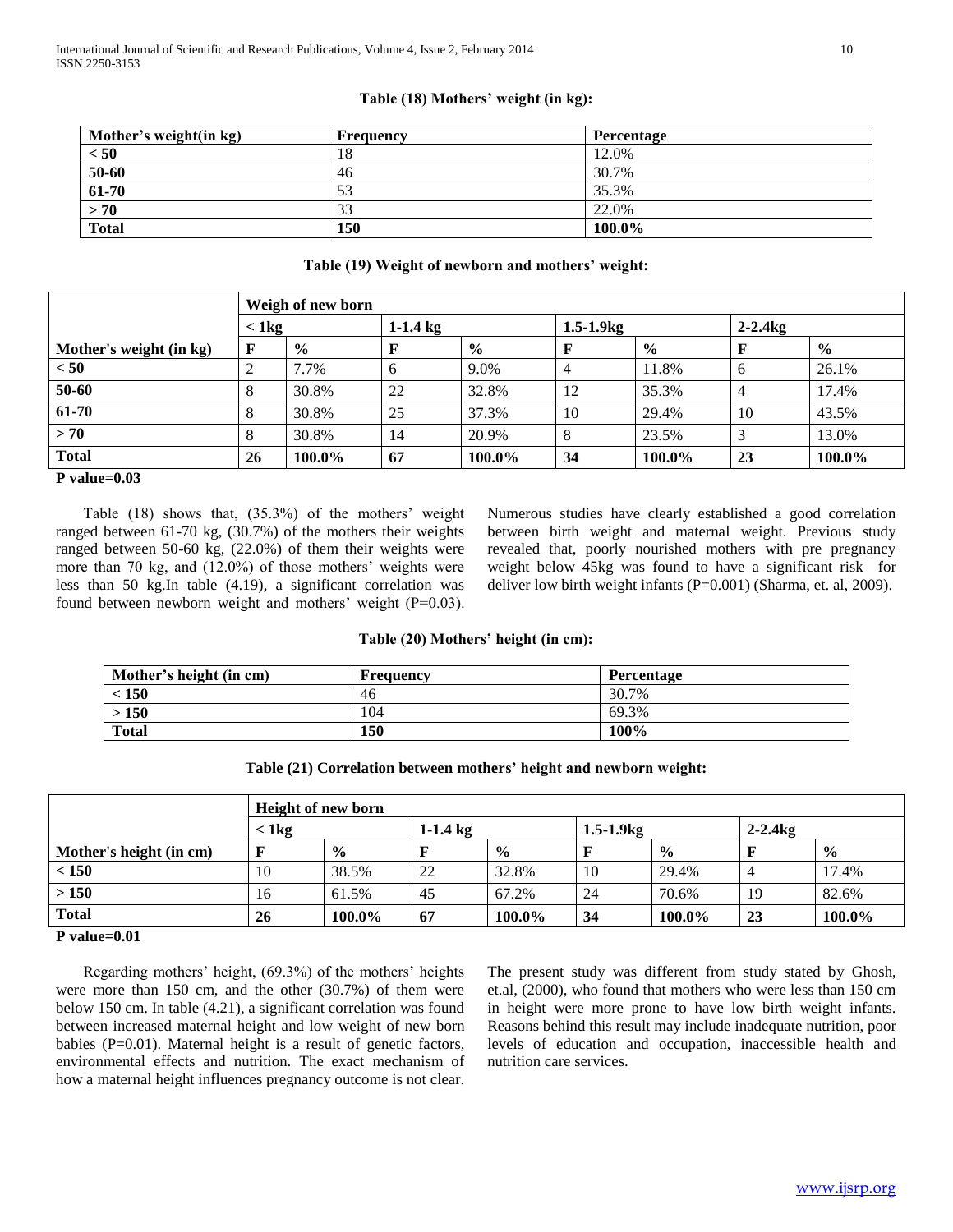|  |  | Table (22) Smoking habit |  |
|--|--|--------------------------|--|
|--|--|--------------------------|--|

| <b>Smoking use</b>     | <b>Frequency</b> | Percentage |
|------------------------|------------------|------------|
| Yes                    |                  | 1.3%       |
| N <sub>o</sub>         | 130              | 86.7%      |
| <b>Passive smoking</b> | l8               | 12.0%      |
| <b>Total</b>           | 150              | 100.0%     |

 Table (4.22) shows that, (86.7%) of the mothers did not use to smoke, and (12%) of them were exposed to smoking while only (1.3%) of them were smokers. This is confirmed with recent studies demonstrated that pregnant women who exposed to passive smoking have higher risks of delivering a child with

congenital abnormalities, smaller head circumferences, and low birth weight (Salmasi, et. al, 2010).





 Figure (6) shows that, (12.0%) of the mothers had taken one meal per day, (27.3%) had taken two meals per day, while (60.7%) of the mothers had taken three meals per day or more. Some women during pregnancy suffer from [heartburn](http://www.babycenter.com.au/pregnancy/antenatalhealth/physicalhealth/heartburn/) or other eating disorders and advised to eat small frequent meals. Nutritional deficiencies usually associated with birth defects and several health and nutritional consequences for both infants and their mothers (Lundy & Janes, 2001).

| <b>Food items</b>             | <b>Daily</b>  | 2times/<br>week | <b>Once/week</b> | <b>Monthly</b> | <b>Never</b>  | <b>Total</b>  |
|-------------------------------|---------------|-----------------|------------------|----------------|---------------|---------------|
|                               | $\frac{6}{9}$ | $\frac{6}{9}$   | $\frac{6}{6}$    | $\frac{0}{0}$  | $\frac{0}{0}$ | $\frac{0}{0}$ |
| <b>Cereals</b>                |               |                 |                  |                |               |               |
| Rice                          | $0.0\%$       | 36.7%           | 25.3%            | 38.0%          | 0.0%          | 100%          |
| <b>Bread</b>                  | 100.0%        | $0.0\%$         | $0.0\%$          | $0.0\%$        | $0.0\%$       | 100%          |
| Kisra                         | 25.3%         | 24.7%           | $0.0\%$          | 12.0%          | 38.0%         | 100%          |
| <b>Legumes</b>                |               |                 |                  |                |               |               |
| Bean                          | 24.7%         | 50.0%           | 12.7%            | 12.7%          | 0.0%          | 100%          |
| Lentils                       | $0.0\%$       | 50.0%           | 25.3%            | 12.0%          | 12.7%         | 100%          |
| <b>Meats</b>                  |               |                 |                  |                |               |               |
| Beef                          | 37.3%         | .0%             | 50%              | 0.0%           | 12.7%         | 100%          |
| Lamb                          | 24.7%         | 25.3%           | 50%              | $0.0\%$        | $0.0\%$       | 100%          |
| Chicken                       | 0.0%          | 37.3%           | 37.3%            | $0.0\%$        | 25.3%         | 100%          |
| Fish                          | 0.0%          | 25.3%           | 25.3%            | 12.7%          | 36.7%         | 100%          |
| Egg                           | 25.3%         | 36.7%           | $0.0\%$          | 38.0%          | $0.0\%$       | 100%          |
| <b>Milk and milk products</b> |               |                 |                  |                |               |               |
| Milk                          | 62.0%         | .0%             | 12.7%            | 12.7%          | 12.7%         | 100%          |
| Yoghurt                       | 12.7%         | 24.7%           | 25.3%            | 12.7%          | 24.7%         | 100%          |

#### **Table (23) Food frequency:**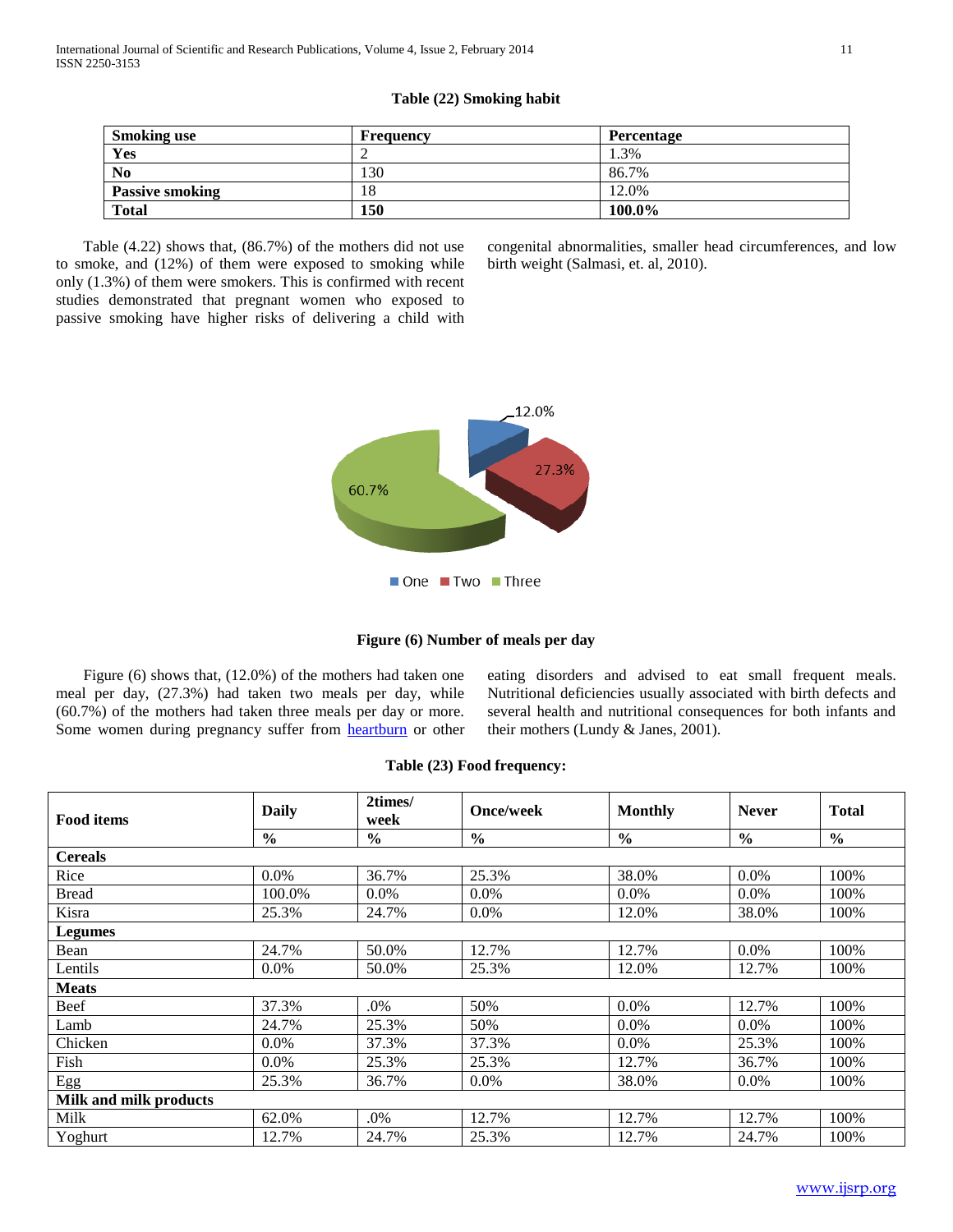International Journal of Scientific and Research Publications, Volume 4, Issue 2, February 2014 12 ISSN 2250-3153

| Cheese               | 36.7% | $0.0\%$ | 12.7%   | 25.3%   | 25.3%   | 100% |
|----------------------|-------|---------|---------|---------|---------|------|
| <b>Vegetables</b>    |       |         |         |         |         |      |
| Cooked vegetables    | 62.7% | 24.7%   | 0.0%    | 12.7%   | 0.0%    | 100% |
| Fresh vegetables     | 87.3% | $0.0\%$ | $0.0\%$ | $0.0\%$ | 12.7%   | 100% |
| <b>Drinks</b>        |       |         |         |         |         |      |
| Fresh natural juices | 50.0% | 12.0%   | 0.0%    | 12.7%   | 25.3%   | 100% |
| Coffee               | 12.7% | 12.7%   | $0.0\%$ | $0.0\%$ | 74.7%   | 100% |
| Tea                  | 12.0% | 12.7%   | 12.0%   | 25.3%   | 38.0%   | 100% |
| Soft drinks          | 12.7% | $0.0\%$ | 24.7%   | $0.0\%$ | 62.7%   | 100% |
| <b>Fruits</b>        |       |         |         |         |         |      |
| Fresh fruits         | 36.7% | 25.3%   | 12.7%   | 25.3%   | $0.0\%$ | 100% |

 The process of pre-pregnancy nutrition is a process of "building up" the immune system in preparation of pregnancy, and is known as being one of the major factors in determining the success rate of conceiving healthy children. Inadequate nutrition is the most commonly implicated cause of impaired foetal growth (Lundy & Janes). Table (4.23) demonstrated frequency of food consumed by the mothers in the present study.

 It was observed that bread, milk and its products, stewed and fresh vegetables, and fresh juices were more consumed by the subject mothers more than the other types of food. Milk is an important source of dietary calcium and an association was observed in epidemiological studies from Ethiopia where the high calcium content in the diet has led to reduced incidence of preeclampsia and eclampsia (Atallah, et. al, 2002).

 Lamb and beef were more consumed than the other types of meat among the subject mothers. White meat and red meat were classified under the most expensive types of food in Sudan, as most of the people cannot afford. Pregnant women need food contain protein of high biological value to face the fetal demand.

 Regarding consumption of vegetables, mothers in the present study consumed fresh vegetables more than cooked vegetables, this reflected the women' knowledge of the nutritive values of fresh vegetables which is considered as protective foods and good source of vitamins, minerals, and fibre. Half of the women in the present study have been used to drink natural fruits juices. Drinking of juices is highly recommended for the pregnant woman. From our observation these mothers do not reveal the right amount food they consumed otherwise they would deliver normal weight infants.

#### III. CONCLUSION AND RECOMMENDATIONS

 Low birth weight affects a large number of births annually and is one of the leading health problems of the world.

 The factors that causing low birth weight are so many and vary from community to another and they may be interdependent on each others. It was concluded that, low birth weight solutions require package of interventions ,and that these need to be incorporated into all antenatal health care programs including safe motherhood programs, reproductive health programs and integrated management of childhood illness programs.

 **The study recommended** multiple approaches including ,early and regular prenatal care ,hospitals or clinics should provide high quality care services, mothers should be advised on good nutrition before and during pregnancy which serves as one of the pillars of a healthy status, and effective health education programs for mothers should be organized using different mass media. More researches are needed in the area of low birth weight to guide education effort to modify behaviors leading to birth of low weight babies.

#### **REFERENCES**

- [1] Atallah, A.N., Hofmeyr, G. J., Duley, L. (2006). Calcium Supplementation During Pregnancy for Preventing Hypertensive Disorders and Related Problems. Cochrane Database System Rev.Update in: Cochrane Database Syst Rev. 2010;(8):CD001059. PMID: 16855957.
- [2] Behrman, R.E. &Kliegman, R.M.(2002) Nelson Essentials of Pediatrics .4thedition. Philadelphia, W.B. Saunders.
- [3] Bujold, E. & Gauthier, R.J., (2010). Risk of Uterine Rupture Associated with an Inter Delivery Interval Between 18 and 24 Months. JObstetrics & Gynecology. vol. 115:1003.
- [4] Coall, D.A. (2003).Weight. Chisholm JSocSci Med. Vol. 57(10):1771- 1781.
- [5] Currie, J. &Moretti, E. (2003). Mother's Education and the Intergenerational Transmission of Human Capital: Evidence from College Openings. Quarterly Journal of Economics. vol. 118, (4):1495-1532.
- [6] Ghosh, S., Hooja, V. and Ahmed, H.A. (2000). Longitudinal Study of Length, Weight and Head Circumference from Birth to Two Years among Children of Higher Socio-economic Urban Community in Delhi. Indian Pediat. vol. 11:395-398.
- [7] Judith, P. & Laura, K. (2000). Low Birth Weight. Nutrition Policy Paper. No.18,Bangladesh: International Centre for Diarrhoeal Disease Research.
- [8] Kramer, M.S. (1991). The LBW Determinants. Bulletin of the World Health Organization, 1:1-377.
- [9] Lawoyin, T.O. (1997).The Relationship Between Maternal Weight Gain in Pregnancy, Hemoglobin Level, Stature, Antenatal Attendance and Low Birth Weight. Southeast Asian J Trop Med Public Health. vol. 28(4):873-6.
- [10] Lundy, K.S &Janes, S. (2009). Community Health Nursing: Caring for the Public's Health.2nd edition. Sudbury: Jones and Bartlett learning.
- [11] Mahjub, H.,Rahimi, A. &Moshtaghi, A.A. (1997).Determination of Some Risk Factors of LBW in Hamadan. Journal of Hamadan University of Medical Sciences. vol. 5(9):25–28.
- [12] Malloy, M.H. (2008).Impact of Cesarean Section on Neonatal Mortality Rates among Very Preterm Infants in the United States, 2000–2003. Pediatrics. vol. 122 (2): 285-292.
- [13] Mbuagbaw, L.C.& Gofin, R. (2010). Social of Behavioral. Maternal and Child Health Journal. USA: University of Nebraksa.Vol. 10(5): 451-460.
- [14] Miller, H.S., Lesser, K.B. & Reed, K.L. (1996). Adolescence and Very Low Birth Weight Infants: a disproportionate Association. J Obstetric Gynecology. vol. 87:83-88.
- [15] Monsour, E.,Eissa, A.N., Nofal, L.M., Kharboush, I., Wagida, A.& Sallam, I. (2002). Incidence and Factors leading to low birth weight in Egypt. International pediatrics.vol. 17 (4):223-229.
- [16] Oni, G.A. (1986). The Effects of Maternal Age, Education, and Parity on Birth weight in a Nigerian Community. Journal of Tropical Pediatrics.vol. 32. No. 6: 295-300.
- [17] Onis, M.D.(2001). Intrauterine Growth Retardation. Health and nutrition emerging and reemerging issues in developing countries. Brief 6 of 11.